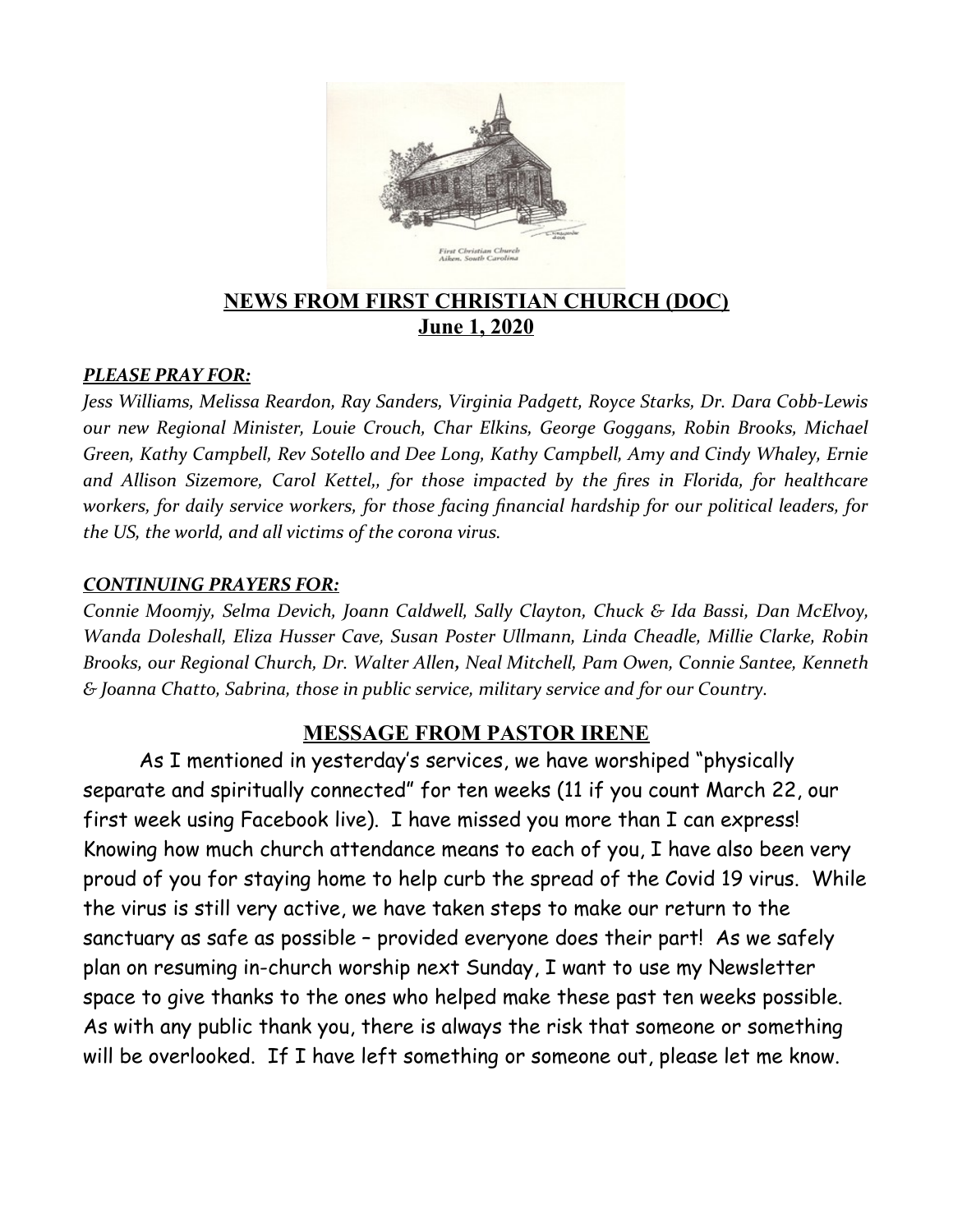I also want to thank each of you for participating in the various worship options and continuing to support the church financially – without you, there would be no church!!

With much gratitude, I offer special thanks:

*For church maintenance*:

Caroline Hale and Don Pruitt for changing the cloths on the cross, keeping it up to date through the changing stages of the Easter season

Elsie Smith and June Wilson for keeping the gardens and entry way beautiful

Buzzy Cheadle and Don Pruitt for their continued routine maintenance of the building

*For on-site help with the weekly 11am Facebook live services:*

Natalie Lawrence – for providing the beautiful music each week

Ed Albritton – for being the weekly Scripture reader

Buzzy Cheadle – for handling all microphones and sound equipment and for doing the Elder prayers for the table

Lisa Wahlmeier – for monitoring the streaming during the service and relaying prayer requests

Judee Mitchell - for her  $5<sup>th</sup>$  Sunday liturgical dance on  $5/31$ 

*For help with the weekly 12:15 teleconference worship services*:

Eliza Husser-Cave and Jim Mitchell for doing the Elder prayers for the table

Pat Wilson, Millie Clarke, San Cave-Riley, Elsie Smith, Judee Mitchell, Caroline Hale and Ed Albritton – for reading the Scripture

*For off-site help with all services*:

Frances Finfrock – for keeping the bulletins and attachments (words to the hymns and Scripture) up to date and distributed in a timely manner and for helping maintain the church Facebook page

Caroline Hale – for collecting all offerings via mail or drop off and keeping them deposited in a timely manner

Scott Finfrock – for reposting the Facebook live video to the church website each week

April Virge – for keeping the communion bread supply well stocked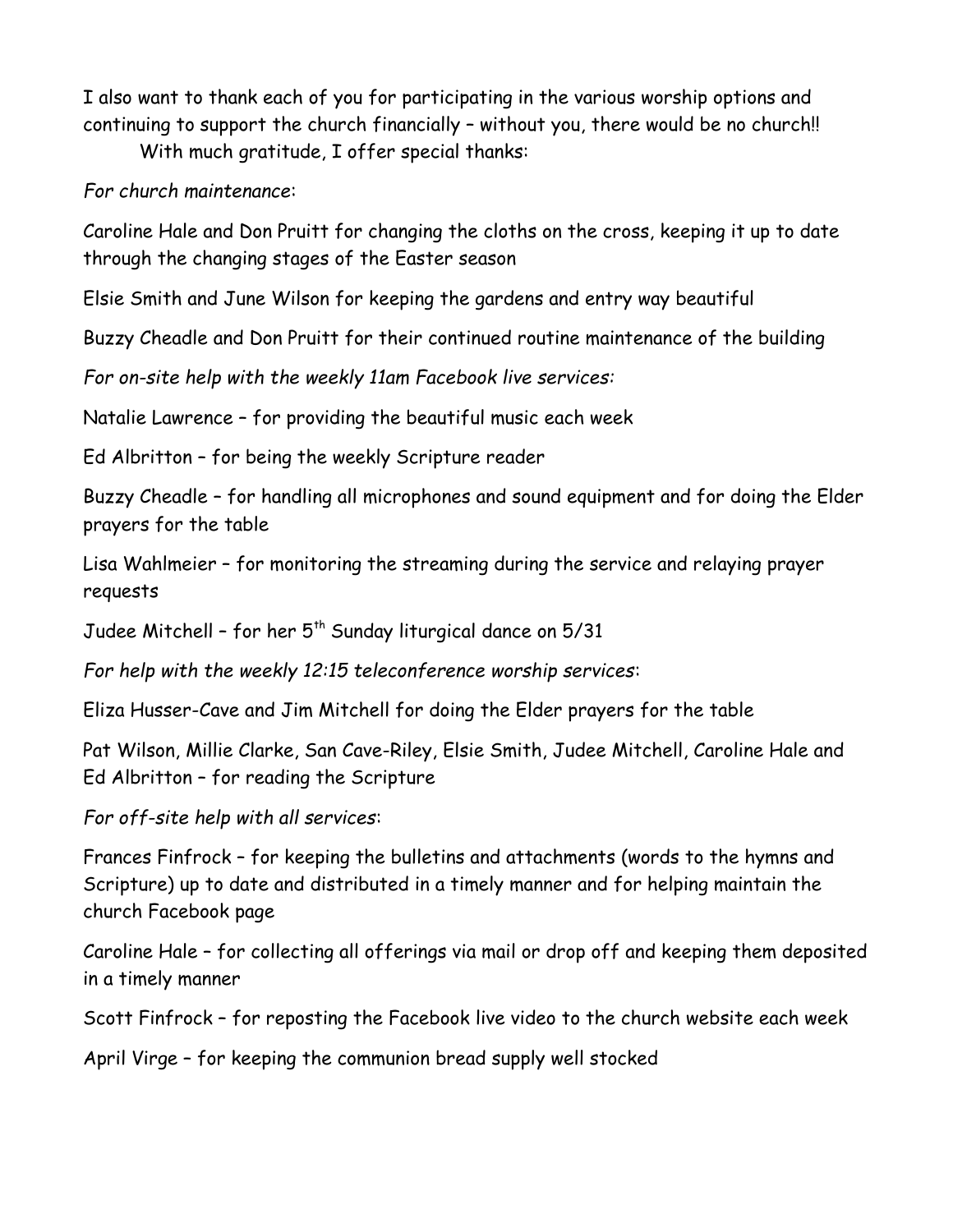# **PENTACOST SUNDAYOFFERING, JUNE 7 2020 DISCIPLES MISSION FUND SPECIAL OFFERING**

"Planting churches can help change the world"

Planting a church can make a huge and lasting impression in the community "by empowering the oppressed, praying for the disenfranchised, caring for the poor and promoting hope in a fragmented world, the church can literally help change the world."

On SundayJune7th , you will have the opportunity to give to the Pentacost Offering. Each year, half of the Pentecost Offering is designated to the local Christian Disciples Region/Area in an effort to start and sustain new churches. The other half is used by Hope Partnership to support the recruitment, assessment, training and coaching of new church leaders at events like Leadership Academy.

"Our church planters remain committed to answer God's call...to serve their neighbors, spread the gospel, and make more disciples."

Your help is needed for the new church movement to continue to "take root, bear fruit...and grow more Disciples everyday."



# **OUTDOOR VESPER SERVICE**

We will be holding an outdoor Vesper service on the last Thursday of the month. Start time is 6:00 pm. Please bring your own chair, and face mask if you have them. If not they will be provided.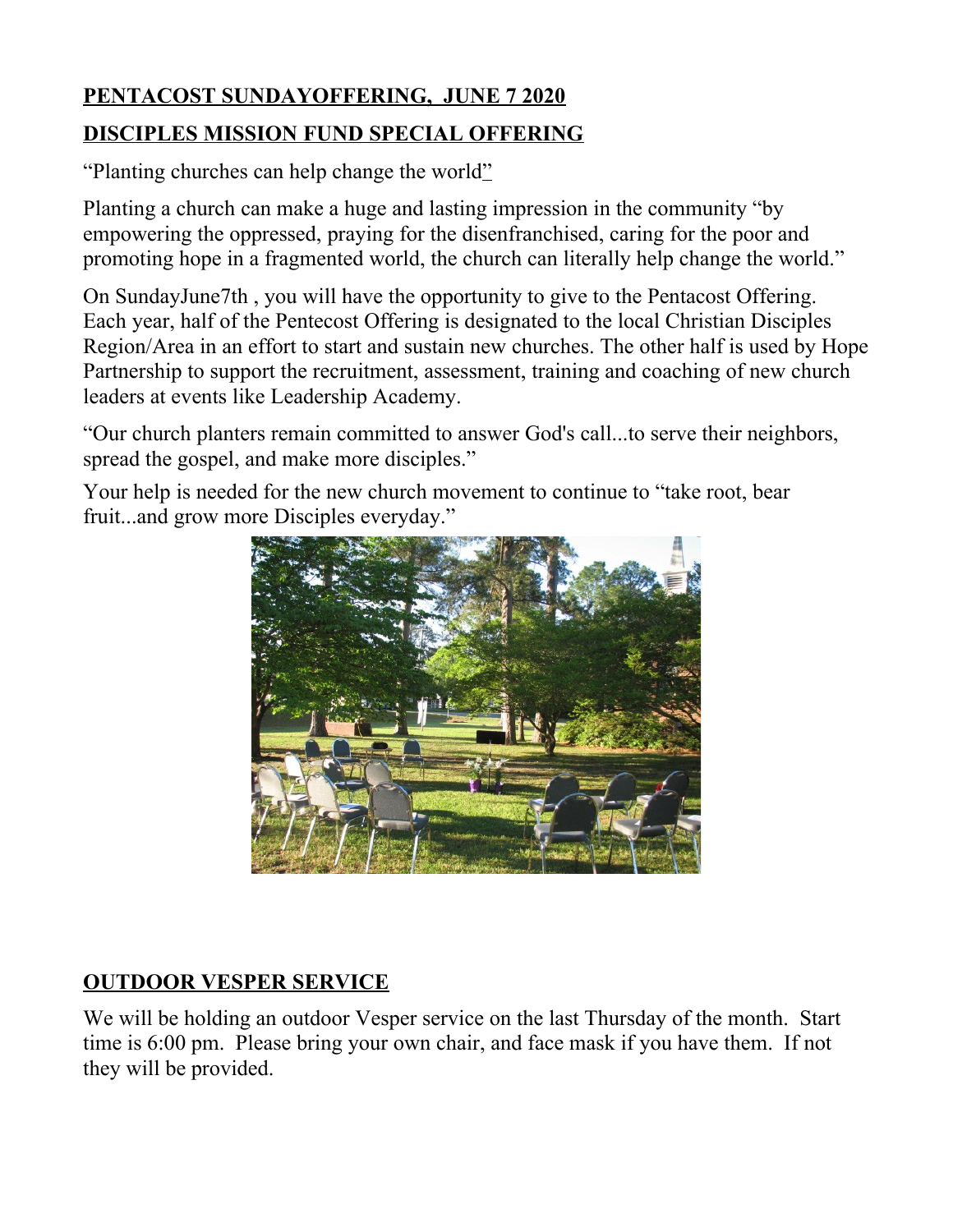# **OPEN SERVICES**

The church will be open for attendance beginning on June  $7<sup>th</sup>$ . We ask that those who attend sanitize their hands on entry, wear a mask, and practice social distancing.

Communion and offering plates will not be passed. A basket for offerings will be at the entry. Communion kits will be provided.

# **COMMUNION KIT REFILLS**

Communion Refill kits are available from 1-2 on the last Sunday of the month. They will also be available during the Vesper services at 6:00 pm on the last Thursday of the month.

# **ACTS IS STILL ACTIVE**

Currently ACTS is providing **Food, Medical and Utility Assistance** Monday through Friday between the hours of 11 am to 3 pm. Anyone in need may call our Client Services line at 803-642-5919 for assistance.

·A week's worth of supplemental food is provided to families based on the number of family members in the household.

·Individuals who have prescription or other medical needs, may qualify for **ACTS medical Assistance.**

·Individuals who need help paying for their utilities may qualify for the **ACTS Utility Assistance Program.**

### **ACTS Senior Food Program**

If you know someone who is 60 years of age or older, lives in Aiken County and could benefit from a week's worth of supplemental food, please refer them to the ACTS Senior Food Program. Call the ACTS Client Services line at 803-642-5919 for assistance or

come to the ACTS Senior Food Program held at 340 Park Avenue SW, Aiken the 3<sup>rd</sup> Saturday of each month to enroll.

Anyone interested in participating will need to bring a South Carolina photo ID and complete some paperwork.

It is hard to grasp the long-term effects of COVID-19, but ACTS remains dedicated to serving our community during these difficult times.

Please continue to pray for our clients, volunteers and staff and thank you for your willingness to serve those less fortunate.

Suzanne K. Jackson Executive Director ACTS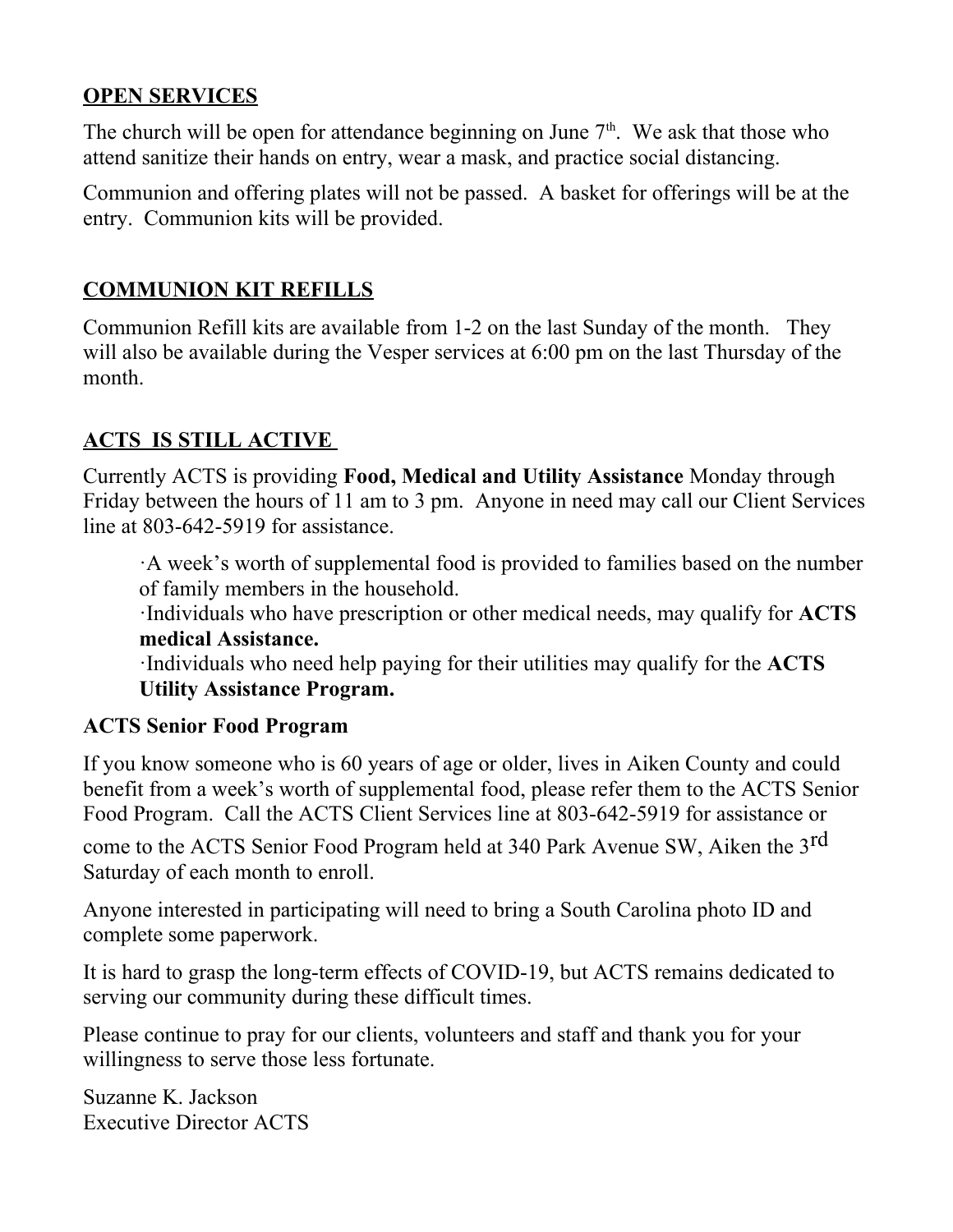# **WORD OF THANKS**

On behalf of the Congregation of First Christian Church, a BIG THANK YOU is extended to Pastor Irene and Frances Finfrock. During our "stay at home" time, both have worked diligently to help us maintain a strong connection

to our worship experience. With the help of some of our members, we have been able to continue weekly Sunday School and worship services. To both ladies, please know how much your efforts have been appreciate.

PS: Buzzy Cheadle and Lisa Wahlmeier also deserve a BIG THANK YOU

for their help in making sure the Facebook broadcast were successful. Their efforts and knowledge are also greatly appreciated.

PSS: And a BIG THANK YOU for Natalie's beautiful music.

**ACTS DONATION** for the month of June is Rice.

#### **CANCELLATIONS:**

 Until further notice the following are canceled: Monday Crafting Thursday Choir DMF main meeting Carry In

#### **DATES TO REMEMBER**

| canceled: Elder meeting<br>June 7                        |  |
|----------------------------------------------------------|--|
| Board Meeting 6:00 pm phone conference<br>June 9         |  |
| pending DMF 8:00 am<br>June 13                           |  |
| canceled: Carry In<br>June 14                            |  |
| pending Trash & Treasures Sale 9:00 am Room 3<br>June 20 |  |
| Vesper Service 6:00 PM Garden<br>June 25                 |  |

#### **CONTACT US:**

First Christian Church (Disciples of Christ) 900 Kerr Drive SW Aiken, SC 29803-5394

**Email:** [firstchristianaiken@atlanticbb.net](mailto:firstchristianaiken@atlanticbb.net)

**Website:** www.firstchristian-aiken.org **Church Office:** 803 648-4523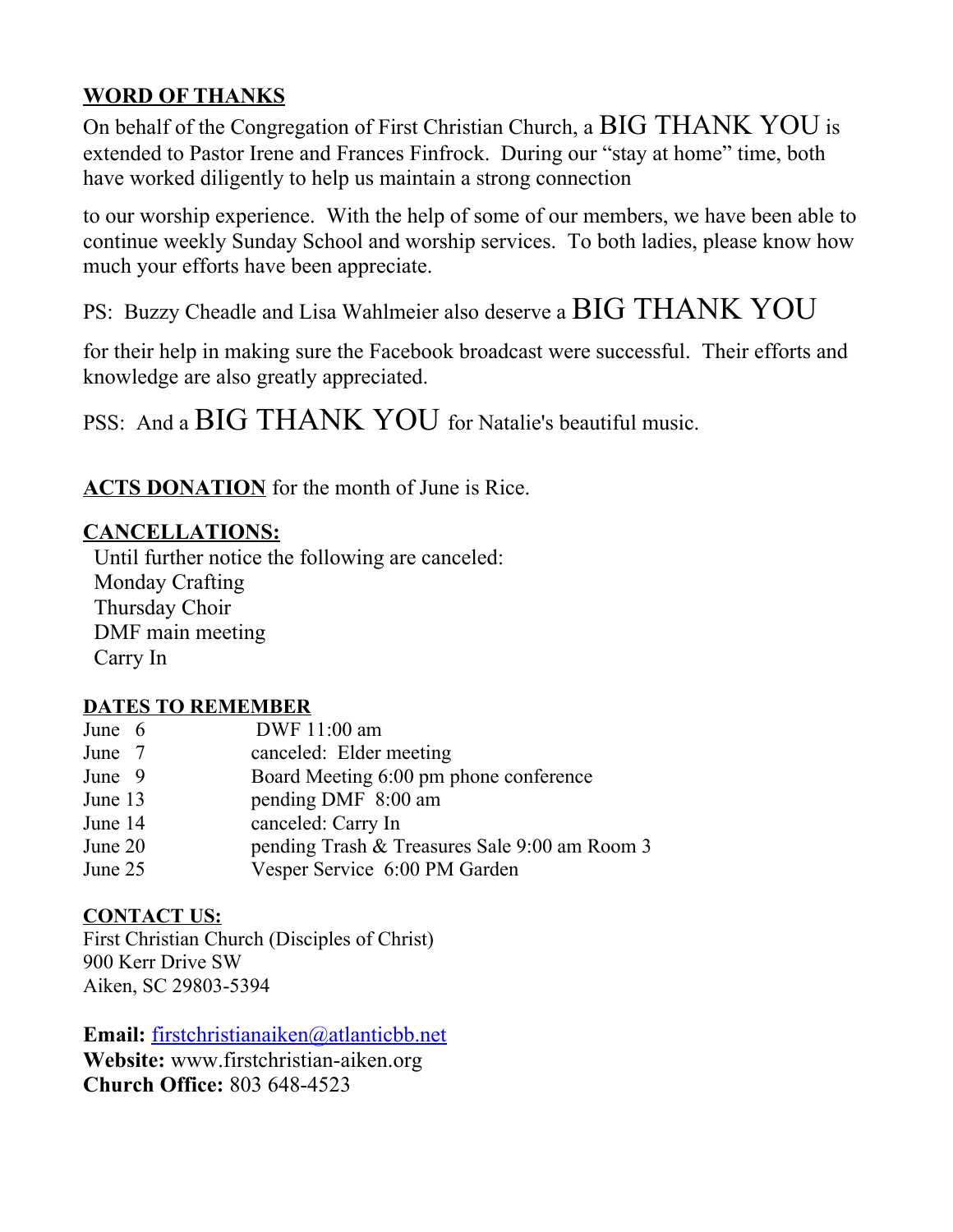**Meet Our New Regional Pastor Rev. Dr. Dara Cobb Lewis**



Rev. Dr. Dara Cobb Lewis is the daughter of Revs. Joseph and Susie Cobb. At age 15, she moved to Columbia, SC when her parents answered a call from God to begin a church in Columbia, SC. That same year, Rev. Dr. Cobb Lewis received a call from God to ministry. During this time, she served as president of the Christian Youth Fellowship of the Christian Church (Disciples of Christ) in South Carolina. She later served as co-advisor for the Christian Youth Fellowship. She graduated from the University of South Carolina where she received a Bachelor's of Arts degree in History. Five years after college while working as a Bodily Injury Claims Adjuster for Allstate Insurance Company, she finally answered her call to ministry.